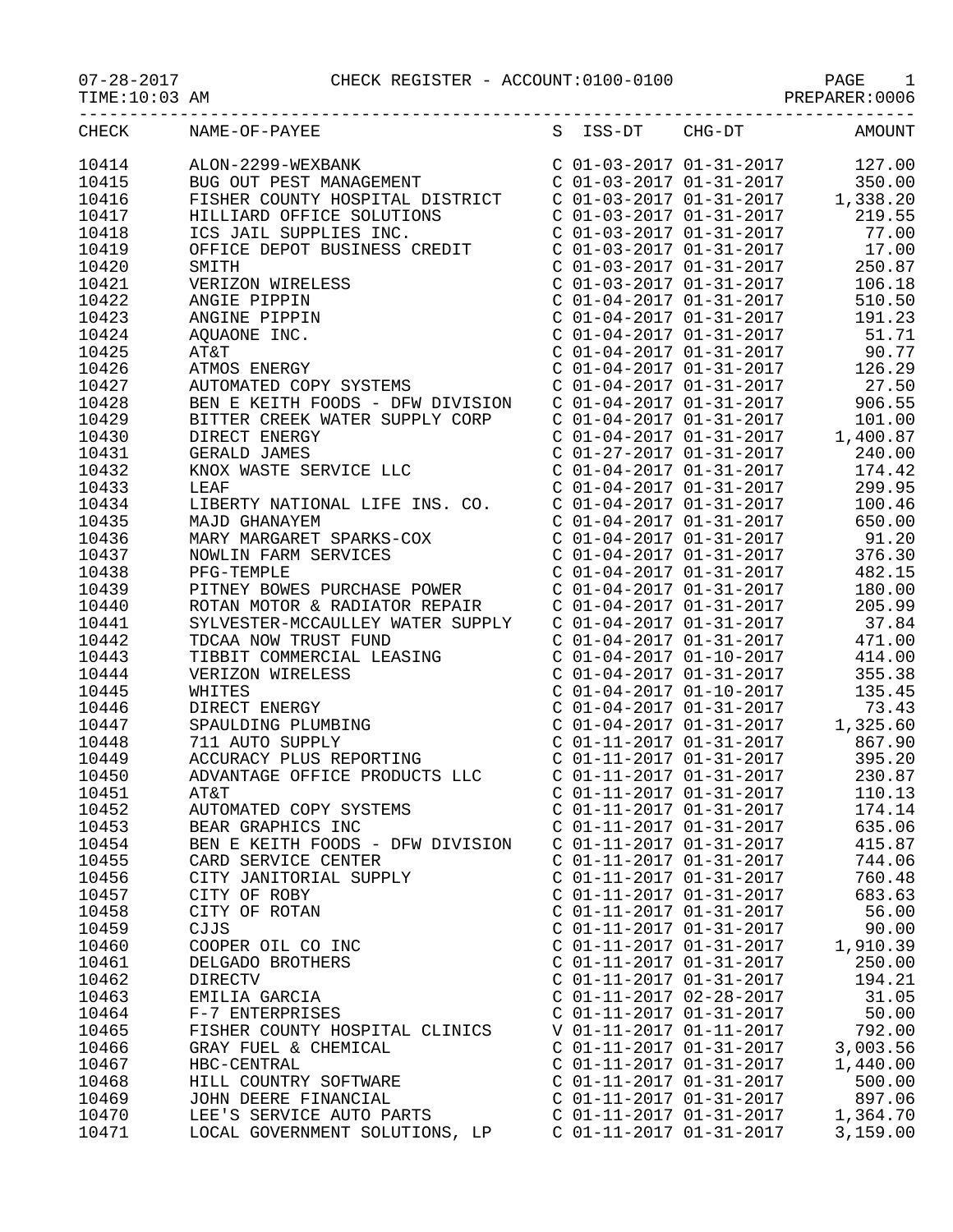07-28-2017 CHECK REGISTER - ACCOUNT:0100-0100 PAGE 2

|                | CHECK NAME-OF-PAYEE                                                                                                                                                                                                                                                                                                                                                          |                                                      | S ISS-DT CHG-DT AMOUNT                                                                                                                                                                |
|----------------|------------------------------------------------------------------------------------------------------------------------------------------------------------------------------------------------------------------------------------------------------------------------------------------------------------------------------------------------------------------------------|------------------------------------------------------|---------------------------------------------------------------------------------------------------------------------------------------------------------------------------------------|
| 10472          | LONGWORTH CO-OP GIN<br>MARTIN FEED & SEED COL-11-2017 01-31-2017 1,922.71<br>PFG-TEMPLE COL-11-2017 01-31-2017 280.00<br>PFG-TEMPLE COL-11-2017 01-31-2017 317.96<br>PIONEER PRODUCTS, INC. COL-11-2017 01-31-2017 1,107.20<br>PITNEY BO                                                                                                                                     |                                                      | C $01-11-2017$ $01-31-2017$ 1,922.71                                                                                                                                                  |
| 10473          |                                                                                                                                                                                                                                                                                                                                                                              |                                                      |                                                                                                                                                                                       |
| 10474          |                                                                                                                                                                                                                                                                                                                                                                              |                                                      |                                                                                                                                                                                       |
| 10475          |                                                                                                                                                                                                                                                                                                                                                                              |                                                      |                                                                                                                                                                                       |
| 10476          |                                                                                                                                                                                                                                                                                                                                                                              |                                                      |                                                                                                                                                                                       |
| 10477          |                                                                                                                                                                                                                                                                                                                                                                              |                                                      |                                                                                                                                                                                       |
| 10478          |                                                                                                                                                                                                                                                                                                                                                                              |                                                      |                                                                                                                                                                                       |
| 10479          |                                                                                                                                                                                                                                                                                                                                                                              |                                                      |                                                                                                                                                                                       |
| 10480          |                                                                                                                                                                                                                                                                                                                                                                              |                                                      |                                                                                                                                                                                       |
| 10481          |                                                                                                                                                                                                                                                                                                                                                                              |                                                      |                                                                                                                                                                                       |
| 10482          |                                                                                                                                                                                                                                                                                                                                                                              |                                                      |                                                                                                                                                                                       |
| 10483          |                                                                                                                                                                                                                                                                                                                                                                              |                                                      |                                                                                                                                                                                       |
| 10484          |                                                                                                                                                                                                                                                                                                                                                                              |                                                      |                                                                                                                                                                                       |
| 10485          |                                                                                                                                                                                                                                                                                                                                                                              |                                                      |                                                                                                                                                                                       |
| 10486          |                                                                                                                                                                                                                                                                                                                                                                              |                                                      |                                                                                                                                                                                       |
| 10487          | $\begin{tabular}{c c c c} \multicolumn{1}{c}{\textbf{PITNEY} \textbf{ BOWES} \textbf{ PURCHASE POWER} & $\text{C 01--11-2017 01--31-2017}$ & 90.10\\ \multicolumn{1}{c}{\textbf{QUIL}} & $\text{V 01--11-2017 01--31-2017}$ & 370.95\\ \textbf{ROTAN INSUMANCE AGENCY} & $\text{C 01--11-2017 01--31-2017}$ & 446.00\\ \textbf{ROTAN MERCANTILE CO. LLC} & $\text{C 01--11-$ |                                                      |                                                                                                                                                                                       |
| 10488          |                                                                                                                                                                                                                                                                                                                                                                              |                                                      |                                                                                                                                                                                       |
| 10489          |                                                                                                                                                                                                                                                                                                                                                                              |                                                      |                                                                                                                                                                                       |
| 10490          |                                                                                                                                                                                                                                                                                                                                                                              |                                                      |                                                                                                                                                                                       |
| 10491          |                                                                                                                                                                                                                                                                                                                                                                              |                                                      | $\begin{array}{ccccccccc}\n & -2 & -1 & -1 & -1 & -1 & -2017 & & & & 28.40 \\ C & 01 & -11 & -2017 & 01 & -31 & -2017 & & & 319.52 \\ C & 01 & -11 & -2017 & 01 & 0 & 0\n\end{array}$ |
| 10492          | WARREN CAT<br>WESTAIR-PRAXAIR DIST. INC<br>WESTAIR-PRAXAIR DIST. INC<br>WESTAIR-PRAXAIR DIST. INC<br>C 01-11-2017 01-31-2017<br>C 01-11-2017 01-31-2017<br>C 01-11-2017 01-31-2017<br>C 01-11-2017 01-31-2017<br>C 01-11-2017 01-31-2017<br>C 01                                                                                                                             |                                                      |                                                                                                                                                                                       |
| 10493          |                                                                                                                                                                                                                                                                                                                                                                              |                                                      |                                                                                                                                                                                       |
| 10494          | TEXAS ASSOCIATION OF COUNTIES C 01-13-2017 01-31-2017 25,201.00                                                                                                                                                                                                                                                                                                              |                                                      |                                                                                                                                                                                       |
| 10495          | FISHER COUNTY HOSPITAL CLINICS                                                                                                                                                                                                                                                                                                                                               |                                                      | $\begin{array}{cccccc} \texttt{C} & 01-17-2017 & 01-31-2017 & 504.00 \\ \texttt{C} & 01-19-2017 & 01-31-2017 & 400.00 \\ \texttt{C} & 01-20-2017 & 01-31-2017 & 70.25 \end{array}$    |
| 10496          | CHAD PEARSON                                                                                                                                                                                                                                                                                                                                                                 |                                                      |                                                                                                                                                                                       |
| 10497          | AIRGAS-SOUTHWEST                                                                                                                                                                                                                                                                                                                                                             |                                                      |                                                                                                                                                                                       |
| 10498          | ALCO CHEMICAL                                                                                                                                                                                                                                                                                                                                                                |                                                      | $C$ 01-20-2017 01-31-2017 84.75                                                                                                                                                       |
| 10499          | AT&T                                                                                                                                                                                                                                                                                                                                                                         |                                                      | C $01-20-2017$ $01-31-2017$ 1,609.75                                                                                                                                                  |
| 10500          | AT&T<br>ATMOS ENERGY<br>ATMOS ENERGY<br>ATMOS ENERGY<br>ATMOS ENERGY<br>C 01-20-2017 01-31-2017<br>C 01-20-2017 01-31-2017<br>C 01-20-2017 01-31-2017<br>267.73<br>BEN E KEITH FOODS - DFW DIVISION<br>C 01-20-2017 01-31-2017<br>C 01-20-2017 01-31                                                                                                                         |                                                      |                                                                                                                                                                                       |
| 10501          |                                                                                                                                                                                                                                                                                                                                                                              |                                                      |                                                                                                                                                                                       |
| 10502          |                                                                                                                                                                                                                                                                                                                                                                              |                                                      |                                                                                                                                                                                       |
| 10503          |                                                                                                                                                                                                                                                                                                                                                                              |                                                      |                                                                                                                                                                                       |
| 10504          | BIG COUNRTY ELECTRIC COOP<br>COND SERVICE CENTER<br>CONOCO-2586-WEXBANK<br>CONOCO-9137-WEXBANK<br>CONOCO-9137-WEXBANK<br>CONOCO-9137-WEXBANK<br>CONOCO-9137-WEXBANK<br>CONOCO-9137-WEXBANK<br>CONOCO-9137-WEXBANK<br>CONOCO-9137-WEXBANK<br>CONOCO                                                                                                                           |                                                      |                                                                                                                                                                                       |
| 10505          |                                                                                                                                                                                                                                                                                                                                                                              |                                                      |                                                                                                                                                                                       |
| 10506          |                                                                                                                                                                                                                                                                                                                                                                              |                                                      |                                                                                                                                                                                       |
| 10507          |                                                                                                                                                                                                                                                                                                                                                                              |                                                      |                                                                                                                                                                                       |
| 10508          |                                                                                                                                                                                                                                                                                                                                                                              |                                                      |                                                                                                                                                                                       |
| 10509          |                                                                                                                                                                                                                                                                                                                                                                              |                                                      |                                                                                                                                                                                       |
| 10510          | DIRECT ENERGY                                                                                                                                                                                                                                                                                                                                                                | $C$ 01-20-2017 01-31-2017                            | 2,675.72                                                                                                                                                                              |
| 10511          | EMILIA GARCIA                                                                                                                                                                                                                                                                                                                                                                | C 01-20-2017 02-28-2017                              | 83.95                                                                                                                                                                                 |
| 10512          | FISHER COUNTY CHRONICLE                                                                                                                                                                                                                                                                                                                                                      | $C$ 01-20-2017 01-31-2017                            | 40.00                                                                                                                                                                                 |
| 10513          | FISHER COUNTY HOSPITALIST                                                                                                                                                                                                                                                                                                                                                    | $C$ 01-20-2017 01-31-2017                            | 145.75                                                                                                                                                                                |
| 10514          | FISHER, MITCHELL & NOLAN COUNTIES                                                                                                                                                                                                                                                                                                                                            | C 01-20-2017 01-31-2017                              | 12,043.26                                                                                                                                                                             |
| 10515          | GRAY FUEL & CHEMICAL                                                                                                                                                                                                                                                                                                                                                         | $C$ 01-20-2017 01-31-2017                            | 622.13                                                                                                                                                                                |
| 10516          | PFG-TEMPLE                                                                                                                                                                                                                                                                                                                                                                   | $C$ 01-20-2017 01-31-2017                            | 616.06                                                                                                                                                                                |
| 10517          | QUILL                                                                                                                                                                                                                                                                                                                                                                        | $C$ 01-20-2017 01-31-2017                            | 135.38                                                                                                                                                                                |
| 10518          | SAMS CLUB                                                                                                                                                                                                                                                                                                                                                                    | C 01-20-2017 02-28-2017                              | 157.02                                                                                                                                                                                |
| 10519          | TDCAA                                                                                                                                                                                                                                                                                                                                                                        | $C$ 01-20-2017 02-28-2017                            | 75.00                                                                                                                                                                                 |
| 10520          | THRIFTWAY                                                                                                                                                                                                                                                                                                                                                                    | $C$ 01-20-2017 01-31-2017                            | 15.99                                                                                                                                                                                 |
| 10521          | WASHINGTON NATIONAL                                                                                                                                                                                                                                                                                                                                                          | $C$ 01-20-2017 01-31-2017                            | 293.00                                                                                                                                                                                |
| 10522          | AIRGAS-SOUTHWEST                                                                                                                                                                                                                                                                                                                                                             | $C$ 01-26-2017 02-28-2017                            | 44.53                                                                                                                                                                                 |
| 10523          | ALICE BARRERA                                                                                                                                                                                                                                                                                                                                                                | $C$ 01-26-2017 02-28-2017                            | 10.00                                                                                                                                                                                 |
| 10524          | BELINDA SUE CLAWSON                                                                                                                                                                                                                                                                                                                                                          | $C$ 01-26-2017 02-28-2017                            | 10.00                                                                                                                                                                                 |
| 10525          | BEVERLY JUNE PRICE                                                                                                                                                                                                                                                                                                                                                           | $C$ 01-26-2017 02-28-2017                            | 10.00                                                                                                                                                                                 |
| 10526<br>10527 | BRYAN DENNIS JUSTISS                                                                                                                                                                                                                                                                                                                                                         | $C$ 01-26-2017 02-28-2017<br>I 01-26-2017 01-26-2017 | 10.00                                                                                                                                                                                 |
|                | BUG OUT PEST MANAGEMENT                                                                                                                                                                                                                                                                                                                                                      |                                                      | 350.00                                                                                                                                                                                |
| 10528          | CARSIN LYNN SPARKS                                                                                                                                                                                                                                                                                                                                                           | I 01-26-2017 01-26-2017                              | 10.00                                                                                                                                                                                 |

10529 CHAD PEARSON C 01-26-2017 01-31-2017 800.00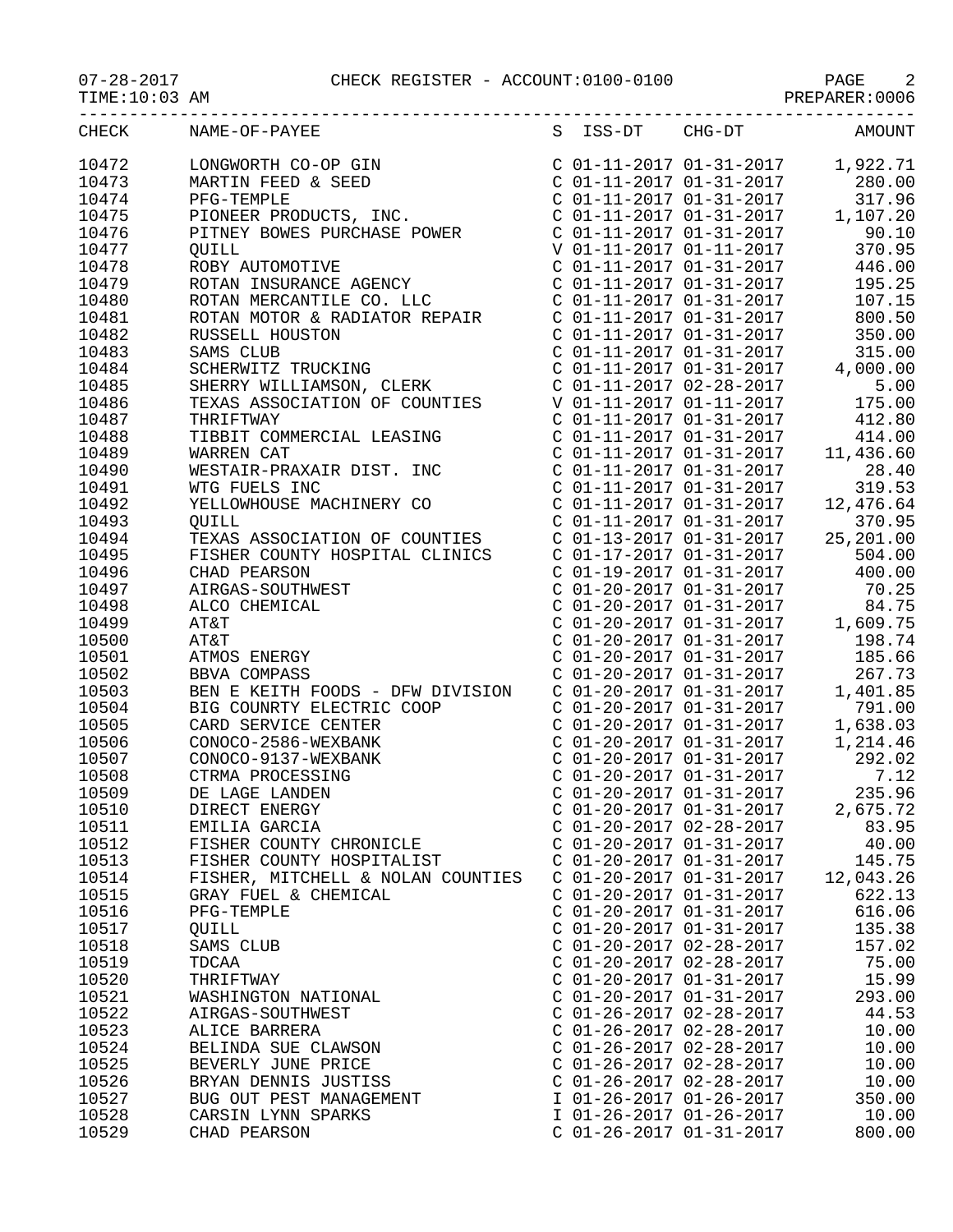## $07-28-2017$  CHECK REGISTER - ACCOUNT: $0100-0100$  TIME: $10:03$  AM

-----------------------------------------------------------------------------------

PAGE 9<br>PREPARER:0006

| CHECK | NAME-OF-PAYEE                               | S ISS-DT | CHG-DT                    | <b>AMOUNT</b> |
|-------|---------------------------------------------|----------|---------------------------|---------------|
| 10530 | CHASE ALLEN JARVIS                          |          | I 01-26-2017 01-26-2017   | 10.00         |
| 10531 | COOPER OIL CO INC                           |          | $C$ 01-26-2017 02-28-2017 | 1,936.98      |
| 10532 | DANIEL KEITH BROWN                          |          | $C$ 01-26-2017 02-28-2017 | 10.00         |
| 10533 | DEBORAH SPARKS SEATON                       |          | $C$ 01-26-2017 02-28-2017 | 10.00         |
| 10534 | EDWARD LEE THORNBURG                        |          | I 01-26-2017 01-26-2017   | 10.00         |
| 10535 | ELOJIO S. CARREON                           |          | C 01-26-2017 02-28-2017   | 10.00         |
| 10536 | EVERETT WAYNE SIMMONS                       |          | $C$ 01-26-2017 02-28-2017 | 10.00         |
| 10537 | FERROL PETE FOWLER                          |          | C 01-26-2017 02-28-2017   | 10.00         |
| 10538 | FISHER COUNTY                               |          | $C$ 01-26-2017 02-28-2017 | 30.00         |
| 10539 | GRACIELA FRAUSTO                            |          | $C$ 01-26-2017 02-28-2017 | 10.00         |
| 10540 | HENRY BILL WILLIAMS                         |          | C 01-26-2017 02-28-2017   | 10.00         |
| 10541 | JAMES KENNETH MCBETH                        |          | $C$ 01-26-2017 02-28-2017 | 10.00         |
| 10542 | JAMES RANDY MERKET                          |          | I 01-26-2017 01-26-2017   | 10.00         |
| 10543 | JAYE NEICE CLEMENTS                         |          | I 01-26-2017 01-26-2017   | 10.00         |
| 10544 | <b>JEANIE MCCLURE</b>                       |          | C 01-26-2017 02-28-2017   | 10.00         |
| 10545 | JEANIE MCCLORE<br>JOANN GARCIA GONZALES     |          | C 01-26-2017 02-28-2017   | 10.00         |
| 10546 | JOE NEAL HARGROVE                           |          | $C$ 01-26-2017 02-28-2017 | 10.00         |
| 10547 | JOSE MANUEL TRUJILLO                        |          | $C$ 01-26-2017 02-28-2017 | 10.00         |
| 10548 | JUDY BUCHANAN SMITH C 01-26-2017 02-28-2017 |          |                           | 10.00         |
| 10549 | JULIA DAWN WILSON                           |          | C 01-26-2017 02-28-2017   | 10.00         |
| 10550 | KATHY KINNEY BOLEY                          |          | I 01-26-2017 01-26-2017   | 10.00         |
| 10551 | LESLIE ANN MORGAN                           |          | C 01-26-2017 02-28-2017   | 10.00         |
| 10552 | MADELAINE KAY MANSKER                       |          | $C$ 01-26-2017 02-28-2017 | 10.00         |
| 10553 | MARIA MENCHACA                              |          | $C$ 01-26-2017 02-28-2017 | 10.00         |
| 10554 | MELINDA SUE DONHAM                          |          | $C$ 01-26-2017 02-28-2017 | 10.00         |
| 10555 | PAT THOMSON                                 |          | C 01-26-2017 01-31-2017   | 564.55        |
| 10556 | OUILL                                       |          | $C$ 01-26-2017 02-28-2017 | 321.72        |
| 10557 | READITH ANN PARKS                           |          | C 01-26-2017 02-28-2017   | 10.00         |
| 10558 | REBECCA SUZANNE KIDD                        |          | $C$ 01-26-2017 02-28-2017 | 10.00         |

| 10554                                                                                                                                                                                                                                                                                                                                                                                                                               | MELINDA SUE DONHAM                                     | $C$ 01-26-2017 02-28-2017 | 10.00       |
|-------------------------------------------------------------------------------------------------------------------------------------------------------------------------------------------------------------------------------------------------------------------------------------------------------------------------------------------------------------------------------------------------------------------------------------|--------------------------------------------------------|---------------------------|-------------|
| 10555                                                                                                                                                                                                                                                                                                                                                                                                                               | PAT THOMSON                                            | $C$ 01-26-2017 01-31-2017 | 564.55      |
| 10556                                                                                                                                                                                                                                                                                                                                                                                                                               | OUILL                                                  | C 01-26-2017 02-28-2017   | 321.72      |
| 10557                                                                                                                                                                                                                                                                                                                                                                                                                               | READITH ANN PARKS                                      | C 01-26-2017 02-28-2017   | 10.00       |
| 10558                                                                                                                                                                                                                                                                                                                                                                                                                               | REBECCA SUZANNE KIDD                                   | $C$ 01-26-2017 02-28-2017 | 10.00       |
| 10559                                                                                                                                                                                                                                                                                                                                                                                                                               | REGINA ANN GILILLAND                                   | $C$ 01-26-2017 02-28-2017 | 10.00       |
| 10560                                                                                                                                                                                                                                                                                                                                                                                                                               | ROBERT BREDEMEYER                                      | I 01-26-2017 01-26-2017   | 10.00       |
| 10561                                                                                                                                                                                                                                                                                                                                                                                                                               | SALINA VIRGINIA HULL                                   | C 01-26-2017 02-28-2017   | 10.00       |
| 10562                                                                                                                                                                                                                                                                                                                                                                                                                               | SAMMY TURNER                                           | C 01-26-2017 02-28-2017   | 10.00       |
| 10563                                                                                                                                                                                                                                                                                                                                                                                                                               | SHIRLEY ANN HULL                                       | $C$ 01-26-2017 02-28-2017 | 10.00       |
| 10564                                                                                                                                                                                                                                                                                                                                                                                                                               | SPAULDING PLUMBING                                     | C 01-26-2017 02-28-2017   | 135.00      |
| 10565                                                                                                                                                                                                                                                                                                                                                                                                                               | TEXAS ASSOCIATION OF COUNTIES                          | $C$ 01-26-2017 02-28-2017 | 550.00      |
| 10566                                                                                                                                                                                                                                                                                                                                                                                                                               | VEDA CAROLYN HARGROVE                                  | $C$ 01-26-2017 02-28-2017 | 10.00       |
| 10568                                                                                                                                                                                                                                                                                                                                                                                                                               | AFLAC                                                  | $C$ 01-31-2017 02-28-2017 | 126.54      |
| 10569                                                                                                                                                                                                                                                                                                                                                                                                                               | AQUAONE INC.                                           | C 01-31-2017 02-28-2017   | 29.22       |
| 10570                                                                                                                                                                                                                                                                                                                                                                                                                               | AT&T                                                   | $C$ 01-31-2017 02-28-2017 | 88.61       |
| 10571                                                                                                                                                                                                                                                                                                                                                                                                                               | ATMOS ENERGY<br>ATMOS ENERGY<br>AUTOMATED COPY SYSTEMS | C 01-31-2017 02-28-2017   | 838.57      |
| 10572                                                                                                                                                                                                                                                                                                                                                                                                                               |                                                        | C 01-31-2017 02-28-2017   | 126.17      |
| 10573                                                                                                                                                                                                                                                                                                                                                                                                                               | BEAR GRAPHICS INC                                      | C 01-31-2017 02-28-2017   | 106.21      |
| 10574                                                                                                                                                                                                                                                                                                                                                                                                                               | BEN E KEITH FOODS - DFW DIVISION                       | C 01-31-2017 02-28-2017   | 548.41      |
| 10575                                                                                                                                                                                                                                                                                                                                                                                                                               | BITTER CREEK WATER SUPPLY CORP                         | $C$ 01-31-2017 02-28-2017 | 431.00      |
| 10576                                                                                                                                                                                                                                                                                                                                                                                                                               | CLINT SOJOURNER                                        | C 01-31-2017 02-28-2017   | 2,625.00    |
| 10577                                                                                                                                                                                                                                                                                                                                                                                                                               | COOPER OIL CO INC                                      | $C$ 01-31-2017 02-28-2017 | 1,820.94    |
| 10578                                                                                                                                                                                                                                                                                                                                                                                                                               | DIRECT ENERGY                                          | C 01-31-2017 02-28-2017   | 1,934.01    |
| 10579                                                                                                                                                                                                                                                                                                                                                                                                                               | EMILIA GARCIA                                          | C 01-31-2017 02-28-2017   | 86.83       |
| 10580                                                                                                                                                                                                                                                                                                                                                                                                                               | HOWARD GORDON                                          | $C$ 01-31-2017 02-28-2017 | 750.00      |
| 10581                                                                                                                                                                                                                                                                                                                                                                                                                               | KNOX WASTE SERVICE LLC                                 | C 01-31-2017 02-28-2017   | 84.71       |
| 10582                                                                                                                                                                                                                                                                                                                                                                                                                               | LEAF                                                   | C 01-31-2017 02-28-2017   | 299.95      |
| 10583                                                                                                                                                                                                                                                                                                                                                                                                                               | LIBERTY NATIONAL LIFE INS. CO.                         | C 01-31-2017 02-28-2017   | 228.00      |
| 10584                                                                                                                                                                                                                                                                                                                                                                                                                               | NICK DICKSON                                           | $C$ 01-31-2017 02-28-2017 | 888.25      |
| 10585                                                                                                                                                                                                                                                                                                                                                                                                                               | PERSONNEL CONCEPTS                                     | C 01-31-2017 02-28-2017   | 20.90       |
| 10586                                                                                                                                                                                                                                                                                                                                                                                                                               | PFG-TEMPLE                                             | C 01-31-2017 02-28-2017   | 614.73      |
| $\blacksquare$ $\blacksquare$ $\blacksquare$ $\blacksquare$ $\blacksquare$ $\blacksquare$ $\blacksquare$ $\blacksquare$ $\blacksquare$ $\blacksquare$ $\blacksquare$ $\blacksquare$ $\blacksquare$ $\blacksquare$ $\blacksquare$ $\blacksquare$ $\blacksquare$ $\blacksquare$ $\blacksquare$ $\blacksquare$ $\blacksquare$ $\blacksquare$ $\blacksquare$ $\blacksquare$ $\blacksquare$ $\blacksquare$ $\blacksquare$ $\blacksquare$ | $\sim$ $\sim$ $\sim$ $\sim$                            |                           | $1 - 2 - 7$ |

| 10545                                                                                                                                                                                                                                                                   |                                                                                                                                                                                                                                                                                                                                                  | 10.00    |
|-------------------------------------------------------------------------------------------------------------------------------------------------------------------------------------------------------------------------------------------------------------------------|--------------------------------------------------------------------------------------------------------------------------------------------------------------------------------------------------------------------------------------------------------------------------------------------------------------------------------------------------|----------|
| 10546                                                                                                                                                                                                                                                                   | C 01-26-2017 02-28-2017<br>C 01-26-2017 02-28-2017                                                                                                                                                                                                                                                                                               | 10.00    |
| 10547                                                                                                                                                                                                                                                                   | $C$ 01-26-2017 02-28-2017                                                                                                                                                                                                                                                                                                                        | 10.00    |
| 10548                                                                                                                                                                                                                                                                   |                                                                                                                                                                                                                                                                                                                                                  | 10.00    |
| 10549                                                                                                                                                                                                                                                                   | C 01-26-2017 02-28-2017<br>C 01-26-2017 02-28-2017                                                                                                                                                                                                                                                                                               | 10.00    |
| 10550                                                                                                                                                                                                                                                                   | I 01-26-2017 01-26-2017                                                                                                                                                                                                                                                                                                                          | 10.00    |
| 10551                                                                                                                                                                                                                                                                   | $C$ 01-26-2017 02-28-2017                                                                                                                                                                                                                                                                                                                        | 10.00    |
| 10552                                                                                                                                                                                                                                                                   |                                                                                                                                                                                                                                                                                                                                                  | 10.00    |
| 10553                                                                                                                                                                                                                                                                   | C 01-26-2017 02-28-2017<br>C 01-26-2017 02-28-2017                                                                                                                                                                                                                                                                                               | 10.00    |
| 10554                                                                                                                                                                                                                                                                   | $C$ 01-26-2017 02-28-2017 10.00                                                                                                                                                                                                                                                                                                                  |          |
| 10555                                                                                                                                                                                                                                                                   |                                                                                                                                                                                                                                                                                                                                                  | 564.55   |
| 10556                                                                                                                                                                                                                                                                   | C 01-26-2017 01-31-2017<br>C 01-26-2017 02-28-2017                                                                                                                                                                                                                                                                                               | 321.72   |
| 10557                                                                                                                                                                                                                                                                   | $C$ 01-26-2017 02-28-2017                                                                                                                                                                                                                                                                                                                        | 10.00    |
| 10558                                                                                                                                                                                                                                                                   |                                                                                                                                                                                                                                                                                                                                                  | 10.00    |
| 10559                                                                                                                                                                                                                                                                   | C 01-26-2017 02-28-2017<br>C 01-26-2017 02-28-2017<br>I 01-26-2017 01-26-2017                                                                                                                                                                                                                                                                    | 10.00    |
| 10560                                                                                                                                                                                                                                                                   |                                                                                                                                                                                                                                                                                                                                                  | 10.00    |
| 10561                                                                                                                                                                                                                                                                   | $C$ 01-26-2017 02-28-2017                                                                                                                                                                                                                                                                                                                        | 10.00    |
| 10562                                                                                                                                                                                                                                                                   | C 01-26-2017 02-28-2017<br>C 01-26-2017 02-28-2017                                                                                                                                                                                                                                                                                               | 10.00    |
| JEANIE MCCLURE<br>JOANN GARCIA GONZALES<br>JOE NEAL HARGROVE<br>JOE NEAL HARGROVE<br>JOE MANUEL TRUJILLO<br>JUDY BUCHANAN SMITH<br>JULIA DAWN WILSON<br>KATHY KINNEY BOLEY<br>LESLIE ANN MORGAN<br>MADELAINE KAY MANSKER<br>MADELAINE KAY MANSKER<br>MADELAINE<br>10563 |                                                                                                                                                                                                                                                                                                                                                  | 10.00    |
| 10564                                                                                                                                                                                                                                                                   | C $01-26-2017$ $02-28-2017$ 135.00                                                                                                                                                                                                                                                                                                               |          |
| 10565                                                                                                                                                                                                                                                                   |                                                                                                                                                                                                                                                                                                                                                  | 550.00   |
| SPAULDING PLUMBING<br>TEXAS ASSOCIATION OF COUNTIES<br>VEDA CAROLYN HARGROVE<br>AFLAC<br>AQUAONE INC.<br>AT&T<br>ATWOS ENERGY<br>AUTOMATED COPY SYSTEMS<br>BEAR GRAPHICS INC<br>10566                                                                                   | C 01-26-2017 02-28-2017<br>C 01-26-2017 02-28-2017<br>C 01-31-2017 02-28-2017                                                                                                                                                                                                                                                                    | 10.00    |
| 10568                                                                                                                                                                                                                                                                   |                                                                                                                                                                                                                                                                                                                                                  | 126.54   |
| 10569                                                                                                                                                                                                                                                                   | C $01-31-2017$ $02-28-2017$ 29.22                                                                                                                                                                                                                                                                                                                |          |
| 10570                                                                                                                                                                                                                                                                   | $\begin{array}{cccc} \text{C} & 01-31-2017 & 02-28-2017 & & 88.61 \\ \text{C} & 01-31-2017 & 02-28-2017 & & 838.57 \end{array}$                                                                                                                                                                                                                  |          |
| 10571                                                                                                                                                                                                                                                                   |                                                                                                                                                                                                                                                                                                                                                  |          |
| 10572                                                                                                                                                                                                                                                                   | $C$ 01-31-2017 02-28-2017                                                                                                                                                                                                                                                                                                                        | 126.17   |
| 10573                                                                                                                                                                                                                                                                   |                                                                                                                                                                                                                                                                                                                                                  |          |
| 10574                                                                                                                                                                                                                                                                   |                                                                                                                                                                                                                                                                                                                                                  | 548.41   |
| BEN E KEITH FOODS - DFW DIVISION<br>BITTER CREEK WATER SUPPLY CORP<br>10575                                                                                                                                                                                             |                                                                                                                                                                                                                                                                                                                                                  |          |
| 10576                                                                                                                                                                                                                                                                   | C 01-31-2017 02-28-2017<br>C 01-31-2017 02-28-2017 548.41<br>C 01-31-2017 02-28-2017 431.00<br>C 01-31-2017 02-28-2017 2,625.00                                                                                                                                                                                                                  |          |
| 10577                                                                                                                                                                                                                                                                   | C 01-31-2017 02-28-2017<br>C 01-31-2017 02-28-2017                                                                                                                                                                                                                                                                                               | 1,820.94 |
| 10578                                                                                                                                                                                                                                                                   |                                                                                                                                                                                                                                                                                                                                                  | 1,934.01 |
| 10579                                                                                                                                                                                                                                                                   |                                                                                                                                                                                                                                                                                                                                                  | 86.83    |
| 10580                                                                                                                                                                                                                                                                   |                                                                                                                                                                                                                                                                                                                                                  | 750.00   |
| CLINT SOJOURNER<br>COOPER OIL CO INC<br>DIRECT ENERGY<br>EMILIA GARCIA<br>HOWARD GORDON<br>KNOX WASTE SERVICE LLC<br>LEAF<br>10581                                                                                                                                      | $\begin{array}{lllllll} \texttt{C} & 01-31-2017 & 02-28-2017 \\ \texttt{C} & 01-31-2017 & 02-28-2017 \\ \texttt{C} & 01-31-2017 & 02-28-2017 \\ \texttt{C} & 01-31-2017 & 02-28-2017 \\ \texttt{C} & 01-31-2017 & 02-28-2017 \end{array} \qquad \qquad \begin{array}{lll} \texttt{1,2}\\ \texttt{2,3}\\ \texttt{3,4}\\ \texttt{4,5}\\ \texttt{5$ | 84.71    |
| 10582<br>LEAF                                                                                                                                                                                                                                                           |                                                                                                                                                                                                                                                                                                                                                  | 299.95   |
| LIBERTY NATIONAL LIFE INS. CO.<br>10583                                                                                                                                                                                                                                 | $C$ 01-31-2017 02-28-2017                                                                                                                                                                                                                                                                                                                        | 228.00   |
| 10584                                                                                                                                                                                                                                                                   |                                                                                                                                                                                                                                                                                                                                                  |          |
| 10585                                                                                                                                                                                                                                                                   |                                                                                                                                                                                                                                                                                                                                                  |          |
| 10586                                                                                                                                                                                                                                                                   | $\left. \begin{array}{llllll} \mbox{C} & 01-31-2017 & 02-28-2017 & & 888.25 \\ \mbox{C} & 01-31-2017 & 02-28-2017 & & 20.90 \\ \mbox{C} & 01-31-2017 & 02-28-2017 & & 614.73 \\ \end{array} \right.$                                                                                                                                             |          |
| 10587                                                                                                                                                                                                                                                                   | $\begin{array}{cccc} \text{C} & 01-31-2017 & 02-28-2017 & & 453.72 \\ \text{C} & 01-31-2017 & 02-28-2017 & 1,199.31 \end{array}$                                                                                                                                                                                                                 |          |
| NICK DICKSON<br>PERSONNEL CONCEPTS<br>PFG-TEMPLE<br>QUILL<br>ROTAN MOTOR & RADIATOR REPAIR<br>10588                                                                                                                                                                     |                                                                                                                                                                                                                                                                                                                                                  |          |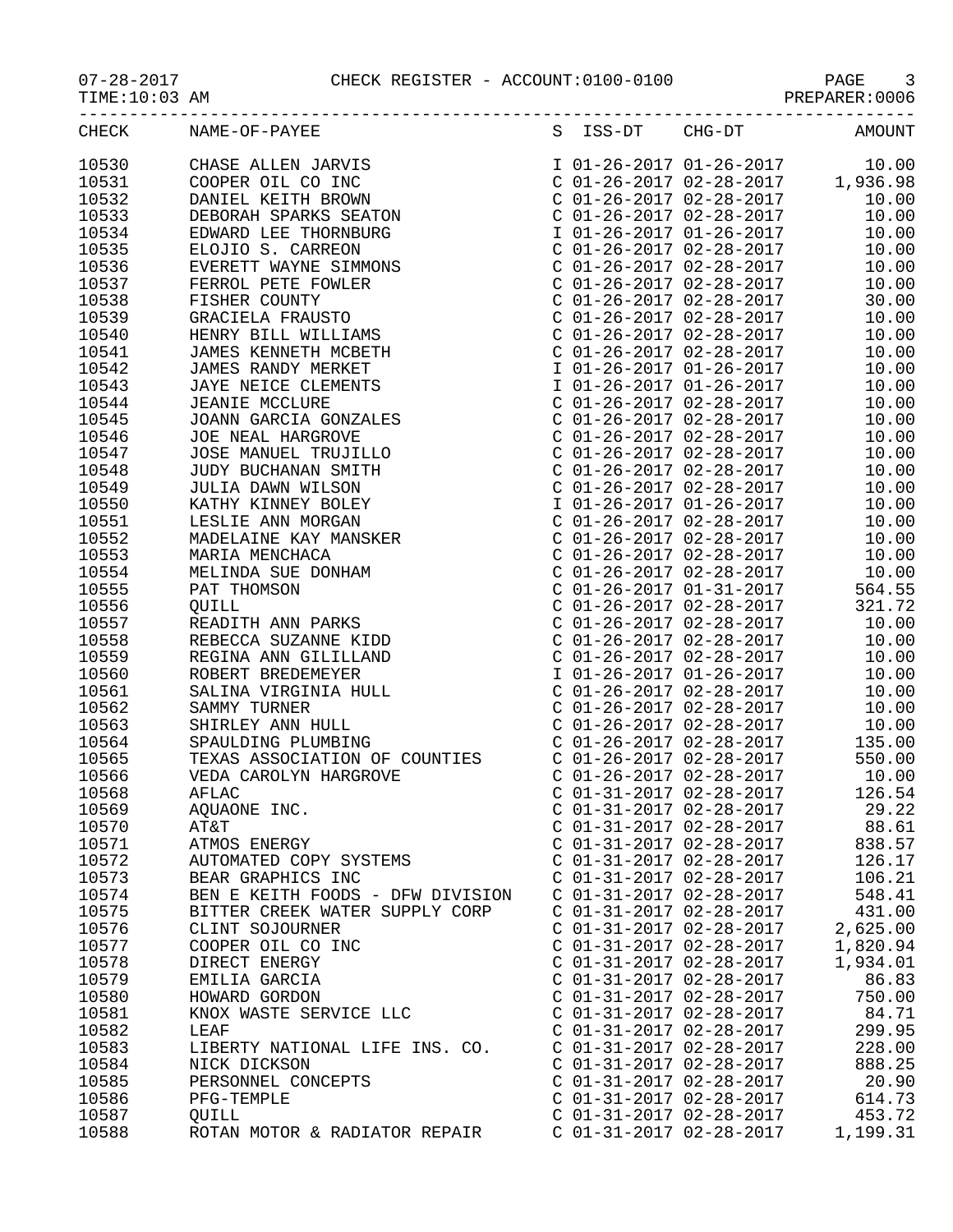| U / - 40 - 40 1 | CHECK KEGISIEK - ACCOUNI•UIUU-UIUU | AUL            |  |
|-----------------|------------------------------------|----------------|--|
| TIME:10:03 AM   |                                    | PREPARER: 0006 |  |

|                | ----- |  |  |
|----------------|-------|--|--|
| PREPARER: 0006 |       |  |  |

| CHECK | NAME-OF-PAYEE                    | S | ISS-DT                    | CHG-DT | AMOUNT   |
|-------|----------------------------------|---|---------------------------|--------|----------|
| 10589 | SCHERWITZ TRUCKING LLC           |   | $C$ 01-31-2017 02-28-2017 |        | 6,300.00 |
| 10590 | SHELL                            |   | $C$ 01-31-2017 02-28-2017 |        | 36.97    |
| 10591 | SUPERIOR VISION OF<br>TEXAS      |   | $C$ 01-31-2017 02-28-2017 |        | 88.66    |
| 10592 | SYLVESTER-MCCAULLEY WATER SUPPLY |   | $C$ 01-31-2017 02-28-2017 |        | 88.78    |
| 10593 | TEXAS ASSOCIATION OF COUNTIES    |   | $C$ 01-31-2017 02-28-2017 |        | 38.00    |
| 10594 | VERIZON WIRELESS                 |   | $C$ 01-31-2017 02-28-2017 |        | 107.40   |
| 10595 | WALDON AUTOMOTIVE                |   | $C$ 01-31-2017 02-28-2017 |        | 688.78   |
| 10596 | WARDEN MCCRARY                   |   | V 01-31-2017 01-31-2017   |        | 146.35   |
| 10597 | WHITES                           |   | $C$ 01-31-2017 02-28-2017 |        | 87.95    |
|       |                                  |   |                           |        |          |